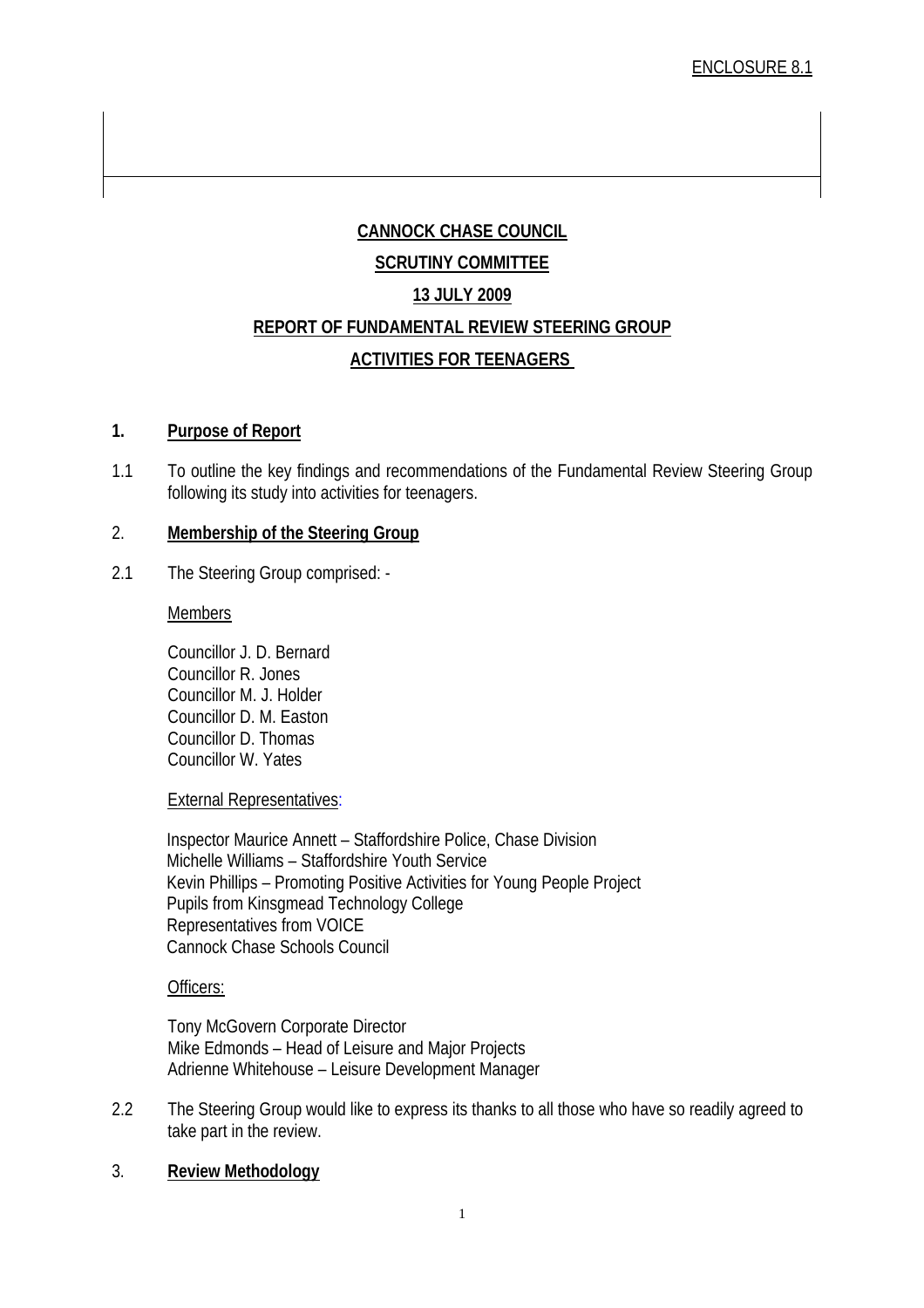3.1 There were three distinct stages of the review: -

Stage 1 – Agreeing the scope and terms of reference of the review

 Stage 2 – Baseline assessment and evidence gathering. This stage covered the collection and collation of available background evidence to assess the current position. This included a mail out questionnaire, speaking to partners, other service providers and meeting with young people to discuss their aspirations for the provision of future activities and engagement and involvement with young people.

 Stage 3 – This stage involved investigating and analysing the key findings from the study, evaluating the options available, developing improvements and agreeing recommendations for change.

#### 4. **Stage 1 – Scope and Terms of Reference**

4.[1](#page-1-0) At the initial meeting, the Steering Group considered the Minute<sup>1</sup> of the Scrutiny Committee held on 26 June 2008 which determined the review should look at: -

### *"the effectiveness and success of current activities for teenagers in the District in reducing the levels of anti-social behaviour and levels of crime committed by young people"*

- 4.2 Early on in its discussions the Steering Group discovered that there was very little accessible evidence available to map existing activities or to map the correlation between those activities and reductions in anti-social behaviour or the levels of crime committed by young people. Consequently, achieving the outcome identified by Scrutiny Committee was not possible.
- 4.3 After giving careful consideration to this request, the Steering Group agreed that it would be more positive to focus on the activities that were currently available within the district for young people, to speak to young people and ascertain what type of activities they would like to see and to look at how information in respect of activities for teenagers is communicated to them.
- 4.4 Members also agreed that the review should focus on young people aged between 13 and 19, but should not exclude information obtained from other groups.

### 5. **Stage 2 – Baseline assessment and evidence gathering**

5.1 The review identified that there was no one place that teenagers or young people could go to obtain a list of activities for teenagers in the district. Whilst different departments within the authority held some information there was no comprehensive list of activities for teenagers.

#### **Questionnaire**

5.2 In order to identify what facilities, services and organisations existed within the District, Members agreed to issue a questionnaire to obtain as much information as possible. This questionnaire targeted providers of activities for young people within the 13-19 age group but did not exclude information relating to activities for other age groups, if forthcoming.

<span id="page-1-0"></span><sup>&</sup>lt;sup>1</sup> Minute 11b Scrutiny Committee 26 June 2008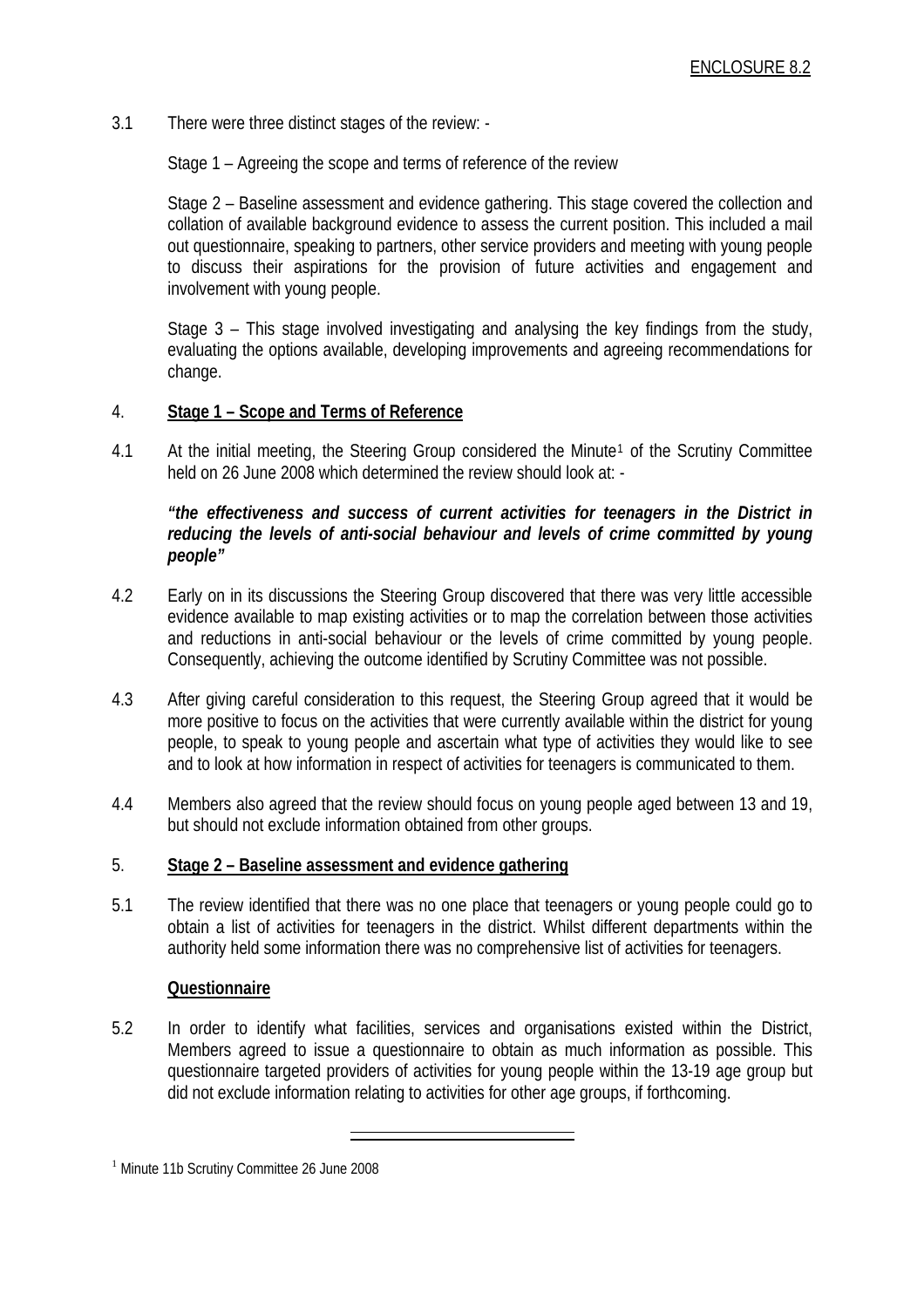- 5.3 All direct service providers identified by the Children's Trust Board were contacted and requested to provide information on their offer for young people. The following information was requested from each:
	- a. Name of Organisation
	- b. Types of Activity provided and available
	- c. Whether the activity was (or was not) a specified Diversionary Activity with the primary aim of reducing anti social behaviour
	- d. Duration, how many hours or weeks the sessions lasted
	- e. Age groups eligible to participate
	- f. Locations available by wards
	- g. Total Participants
	- h. Cost to participants/ organisers
	- I. How the activities are funded
	- j. Evidence of Success
	- k. How the services were communicated to, and accessed by, users
- 5.4 Responses were received from a number of organisations including:

-Crazy Saints Youth Club -Primary Care Trust (school nurses) -Staffordshire County Council Teenage Pregnancy -Rugeley C&LP -Cannock Chase Council Leisure Development/Community Recreation/Play /Operations -Staffordshire Youth Service (Positive Activities for Young People Audit) numerous respondents -Hednesford Town Football Club

- 5.5 The resulting feedback from the above organisations identified 119 opportunities for involvement in activities across the Cannock Chase District. These included venues/services offering multiple activities across three sectors:
	- Public 99 (61 Positive Activities for Young People; 29 CCDC Culture and & Leisure; 9 other)
	- $\blacksquare$  Private 2
	- **v** Voluntary -18
- 5.6 The Steering Group acknowledged that the audit only revealed a "snapshot" of activities available at that current time or planned for the immediate future and that it would become out of date very quickly.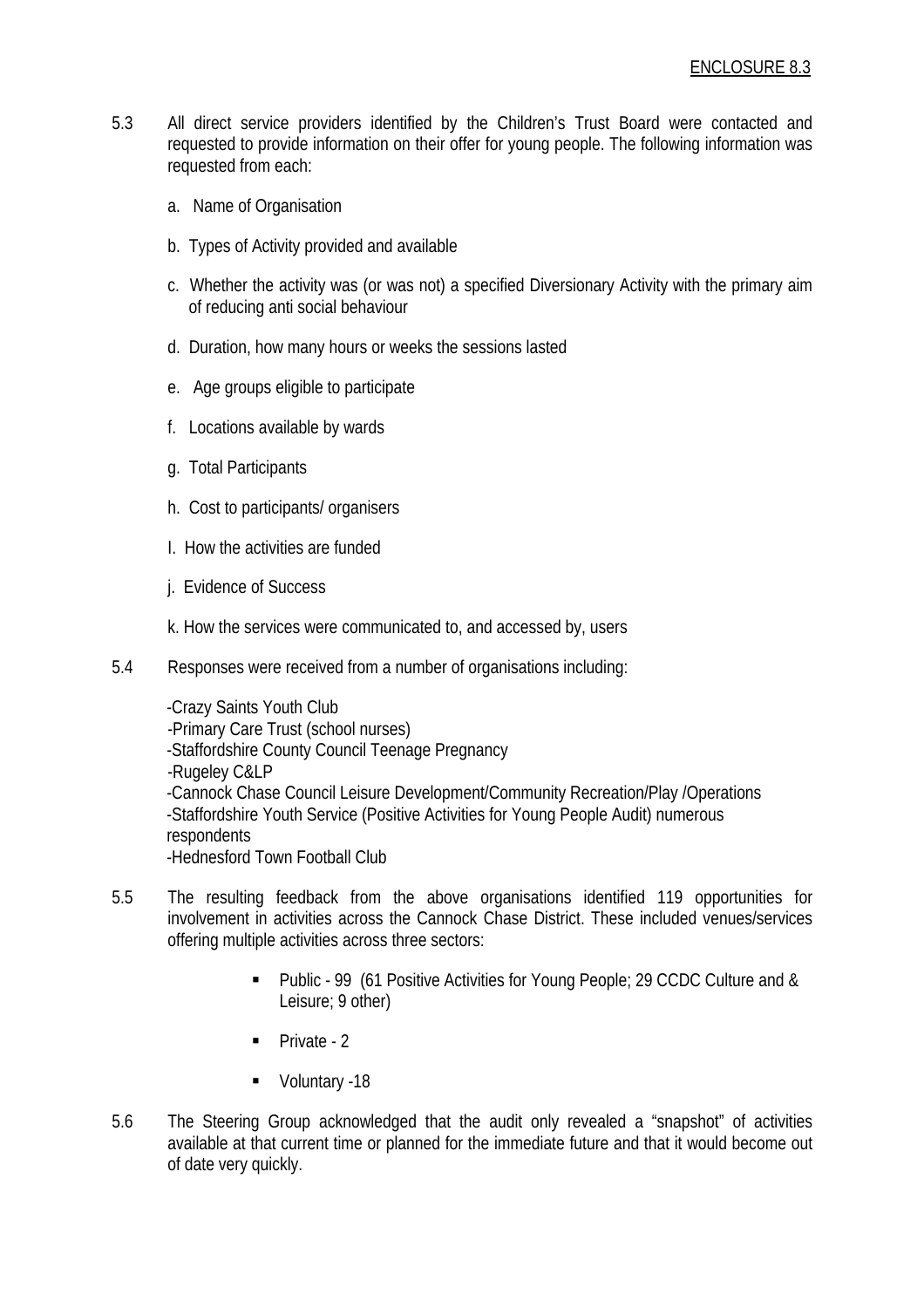- 5.7 A number of problems were encountered during the information gathering process ranging from the lack of responses and the numbers of times repeat requests for information had to be made, to the way in which other organisations gathered information. Not all organisations provided answers to all of the questions.
- 5.8 Many organisations do not provide diversionary activities as a primary objective, so activities are not mapped or tracked and therefore cannot show a correlation of activity to a reduction in antisocial behaviour.
- 5.9 Similarly, not all agencies collect information on the effectiveness of their activities in contributing to reducing antisocial behaviour, and so have no way of knowing whether they have been successful.
- 5.10 Little or no information showing a correlation of activities with a reduction in anti-social behaviour was available. At the time of the audit, incidents ranging from domestic violence to nuisance neighbours fell under the banner of anti-social behaviour. Whilst the total number of incidents were recorded by the police, they did not categorise those attributed solely to young people.
- 5.11 In summary the exercise revealed that:
	- A wide range of activities existed providing a wide range of opportunities, which were communicated through a range of media, although not always the media most relevant to young people.
	- Agencies' information collection methods were often incompatible and "ad hoc" (due to differing priorities), no baseline information existed, and there was an inability to identify trends – reduction, cessation or displacement
	- There were insufficient resources available to be able to provide the Steering Group with the information they required: the County Observatory has limited resources for each district – not priority work. Crime Analysts were mapping Acute and Persistent Crime but not specifically young people's antisocial behaviour. Police Intelligence Analysts only mapping tactical responses, criminals, releases, crimes and arrests.
	- There was a lack of resources specifically around the IT GIS systems, software, skills etc.needed to map and analyse information gathered.

### **Staffordshire Police – Chase Division – Inspector Maurice Annett**

- 5.12 As part of its review Members of the Steering Group received a presentation from Inspector Maurice Annett who explained that 15 Youth Police Community Support Officers (YPCSOs) would be appointed for the Chase Division, with 6 working full-time. Part of their role would be to engage with young people to ascertain their needs and to visit schools to assist teachers at break times and make checks on those not attending.
- 5.13 Locally the Police had also set up a Matrix Team to tackle anti-social behaviour particularly linked to alcohol related crime.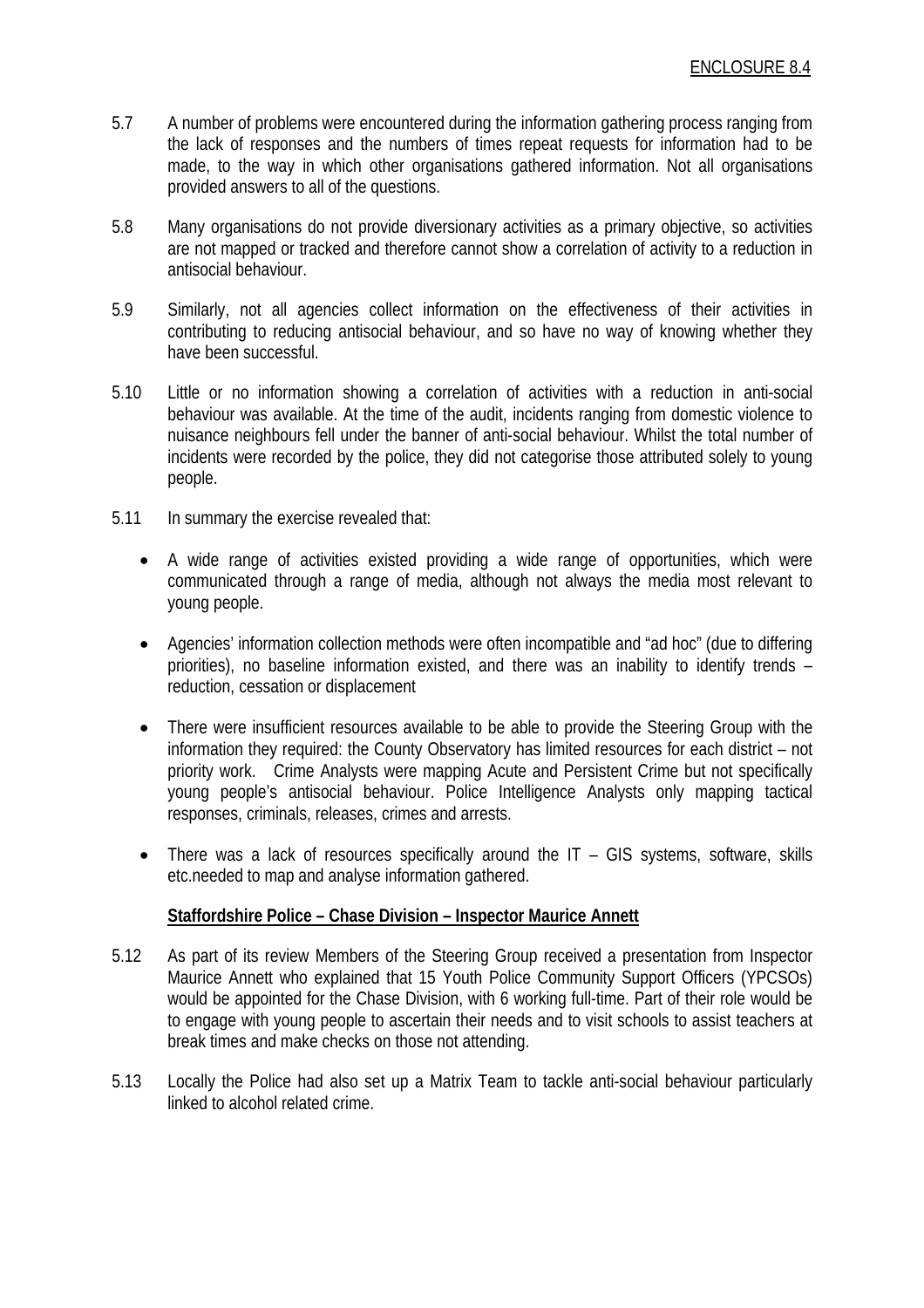5.14 It was also pointed out that although some data was available with regards to mapping antisocial behaviour there were inadequate resources (human and financial) available to produce any meaningful data during the period of the review or in the near future.

### **Staffordshire Youth Service and VOICE – Michelle Williams**

- 5.15 Michelle Williams from Staffordshire Youth Service attended one of the Steering Groups meetings and explained that detached Youth Workers and Police Community Support Officers were working together to tackle anti-social behaviour and to provide reassurance to the community.
- 5.16 Members were informed that VOICE had been established in 2000 and plays an important role across Cannock Chase. It allows young people to participate in the decision-making process and to have input into what should be provided for them locally. Representatives of VOICE form the Shadow Children's Trust Board for Cannock Chase and have met with the Children's Trust Board and other organisations in order to represent young people's ideas and views.
- 5.17 The Steering Group were also advised that representatives of VOICE were to attend the Children's Trust Board Conference in March 2009 and were to tour high schools and youth centres in order to raise awareness and increase their membership.
- 5.18 VOICE are also in the process of establishing a website providing information on where activities are taking place locally and also manage the Youth Bank Youth Opportunities Fund which is used to provide funding to support the provision of activities for young people.

#### **Positive Activities for Young People – Kevin Phillips**

- 5.19 Mr. Kevin Phillips informed the Steering Group of his involvement, as part of the Positive Activities for Young People Project, to deliver a County wide website to provide information on activities and facilities for young people. The project is a partnership project, funded by the Staffordshire Youth Service and aims to provide a "one stop" shop for young people seeking information on available activities. It was acknowledged that the website needed to contain comprehensive, accurate, accessible, up to date information that included details on locations, travel information, age ranges, disabled access, costs, concessions and any accreditations as well as including links to adjoining local authority sites.
- 5.20 It was anticipated that the website would be ready for testing in May 2009 and launched in September 2009.
- 5.21 The Steering Group were also informed about the Pass to Health Initiative operating in Biddulph. This project, which involves issuing pupils with a swipe card, is aimed at encouraging them to take part in health related activities. Pupils swipe their cards at terminals in the schools to gain points when they take part in before lunchtime and after school clubs, eat healthy meals, represent the school in competitions, lead and run activities, walk or bike to school or take part in community sports or activity clubs. These points are then totalled up at regular intervals and pupils use them to receive awards such as sports equipment, activity vouchers at the local leisure centre, certificates and badges, tickets to sport matches and activity days out.

### **Representatives from VOICE and Kingsmead Technology College**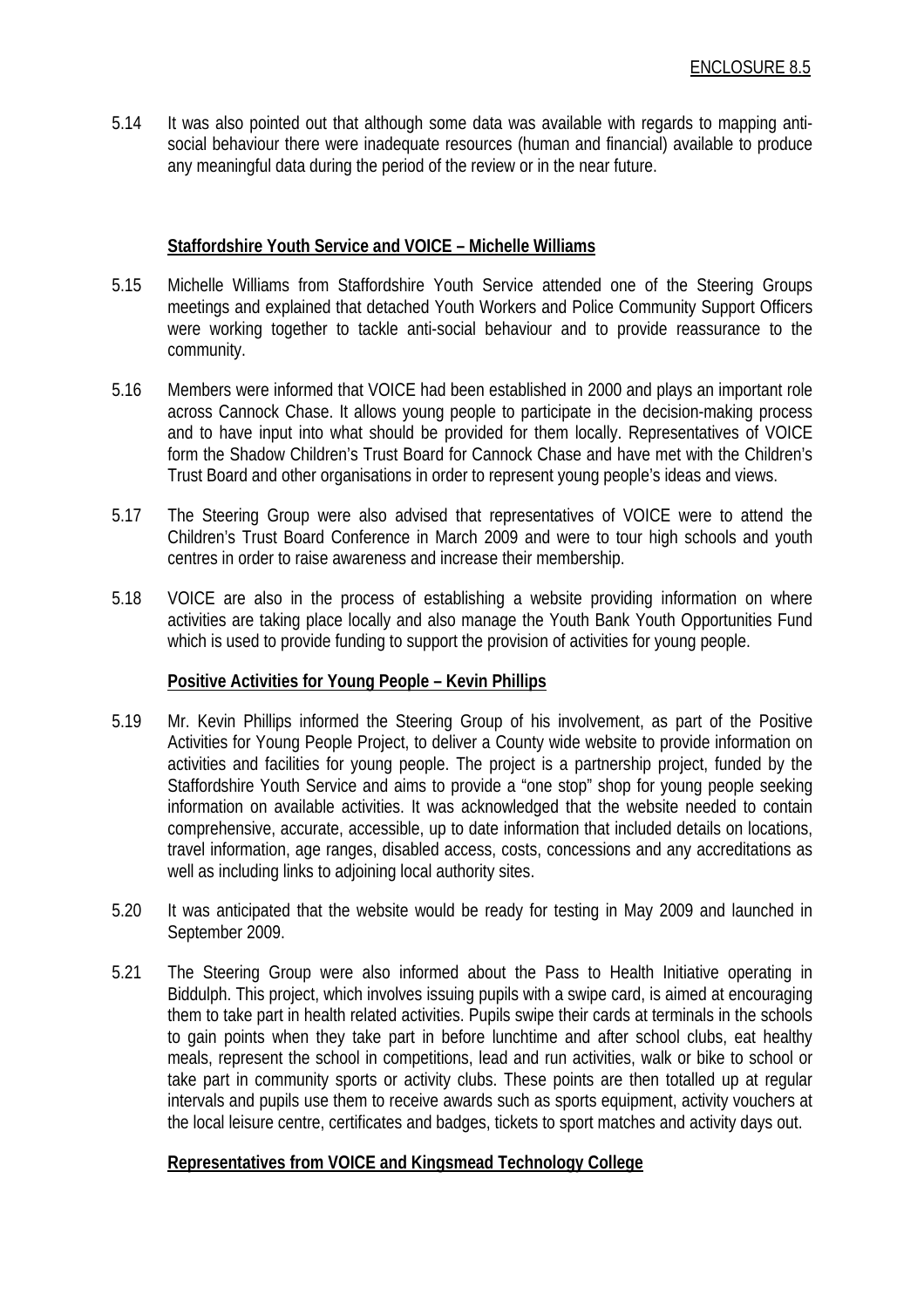- 5.22 Michelle Williams from Staffordshire Youth Service and representatives from VOICE together with Amanda Holmes and a group of 'A' Level Students from Kingsmead Technology College attended a Steering Group meeting to share their views and thoughts with Members on antisocial behaviour, what it is, what activities are available for teenagers, what activities are needed for teenagers and the best ways of letting them know about activities available in the district.
- 5.23 At the meeting those present split into two groups one made up of young people and the other of Members to list what they considered to be anti-social behaviour. Interestingly both groups listed similar issues including: -
	- Graffiti
	- Bad language
	- Big groups congregating
	- Girl/Boy car racers
	- Damage to property
	- Chewing Gum
	- Under age alcohol drinking
	- Littering
	- Fireworks being thrown
	- Dog fouling
	- Noise
- 5.24 The young people informed the panel that they considered that older people might be prejudiced against groups who meet together in public places. Most students did not realise that older people felt intimidated by them when they met in groups with their friends.
- 5.25 The Steering Group received a presentation from the students attending Kingsmead Technology College entitled "Not All Youths Are Lawbreakers". This highlighted the positive contributions made by young people and also pointed out that out of 205 Anti-social behaviour orders issued in Staffordshire in 2006; only 16 were given to youths.
- 5.26 The Steering Group listened to the views of the young people present. They considered that teenagers took part in anti-social behaviour because there was nothing for them to do. Activities provided were mainly sport based and not all young people wanted to take part in such activities. The students informed the Steering Group that they would like a cinema or ten pin bowling alley, although it was recognised that costs and transport issues may exclude some young people.
- 5.27 The students said they would also like a "drop in" centre to be provided where they could meet friends in an unstructured and unsupervised way. They did not always wish to go back to school to take part in after school clubs or activities.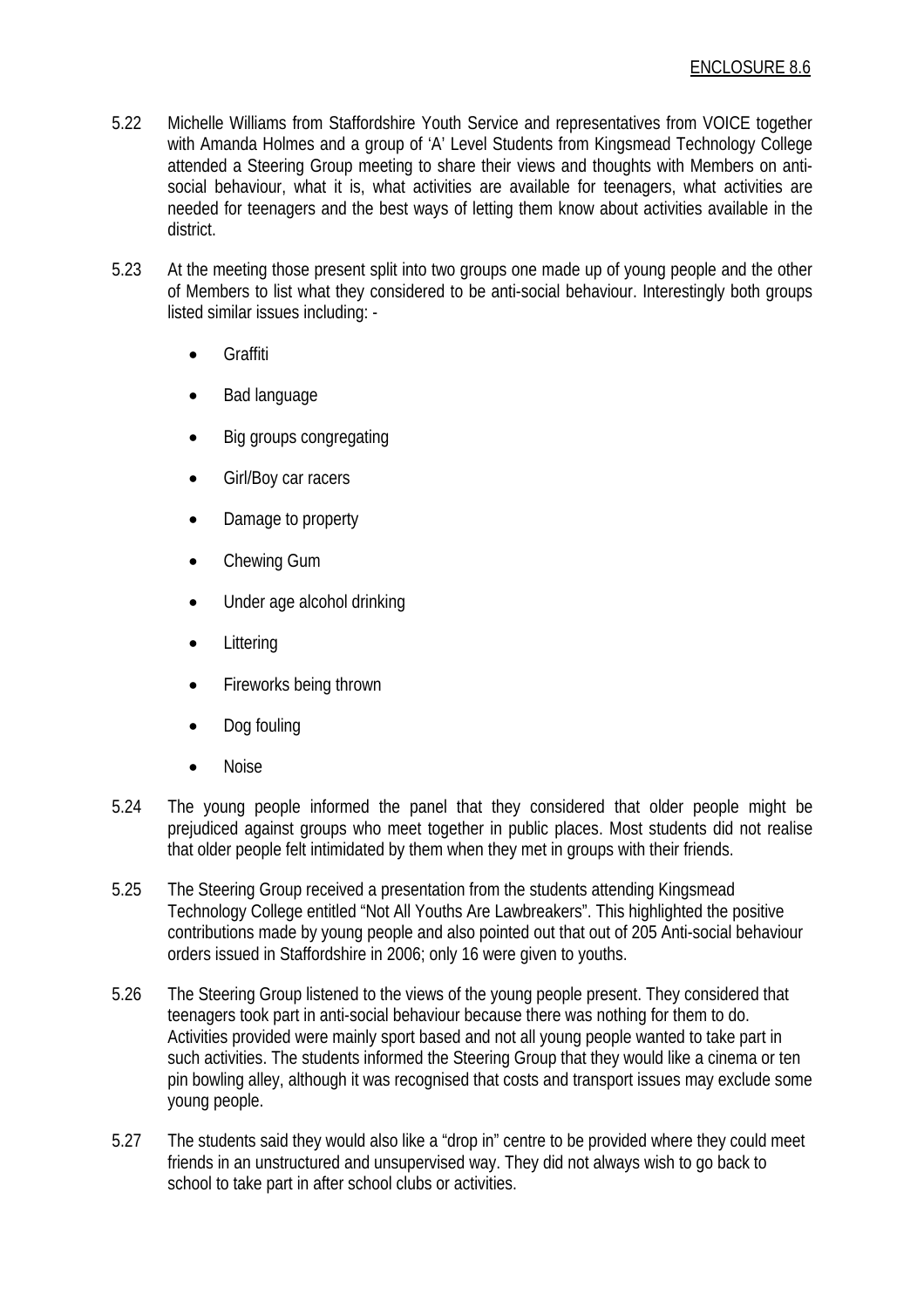- 5.28 Young people feel their actions are sometimes misunderstood and that they are all judged because of the poor behaviour of a few. The students considered that the local press normally only publish negative issues about teenagers and young people.
- 5.29 The students also indicated that they generally found out about events and activities by word of mouth. They had seen the Council's website but considered it boring and old fashioned; they would prefer to have a link to a site for young people. It was considered that school computer message screens would be a useful way to disseminate information about forthcoming activities and events.
- 5.30 Michelle Williams informed the Steering Group that the Staffordshire Youth Service would be sharing a new mobile unit with Lichfield District Council. This unit could possible show DVDs and provide a space for young people to use particularly in areas where transport issues were a problem.
- 5.31 In answer to the problem of boy/girl car racers the students suggested that organised motor vehicle events/meetings could be arranged as a possible solution.

### **Cannock Chase Schools Council**

- 5.32 As part of the review the Leisure Development Manager attended a meeting of the Cannock Chase Schools Council to seek their views on ant-social behaviour. The Schools Council is made up of teachers and pupils from: -
	- Kingmead Technology College
	- Blake Valley Technology College
	- Cardinal Griffin Catholic High School
	- Fair Oak Business and Enterprise College
	- Hagley Park Sports College
	- Norton Canes High School
- 5.33 Generally the findings from this discussion with pupils were very similar to those pointed out to members at their earlier Steering Group meeting with representatives from VOICE and Kingsmead Technology College. The pupils explained that they sometimes meet in groups after school and that adults could perceive this as anti-social behaviour, even though they were not causing any problems.
- 5.34 The free swimming initiative was welcomed, although it was acknowledged that not all pupils wanted to take part in sports and some would rather be involved in art activities, theatre trips and visits to theme parks etc.
- 5.35 Barriers to participation related to costs, lack of transport and the distance to attractions and also a lack of awareness of what activities were available. The pupils explained that the number of school buses and public transport had been reduced and it was suggested that a "youth train" (i.e. a circular bus service linking youth venues) could be a possible solution.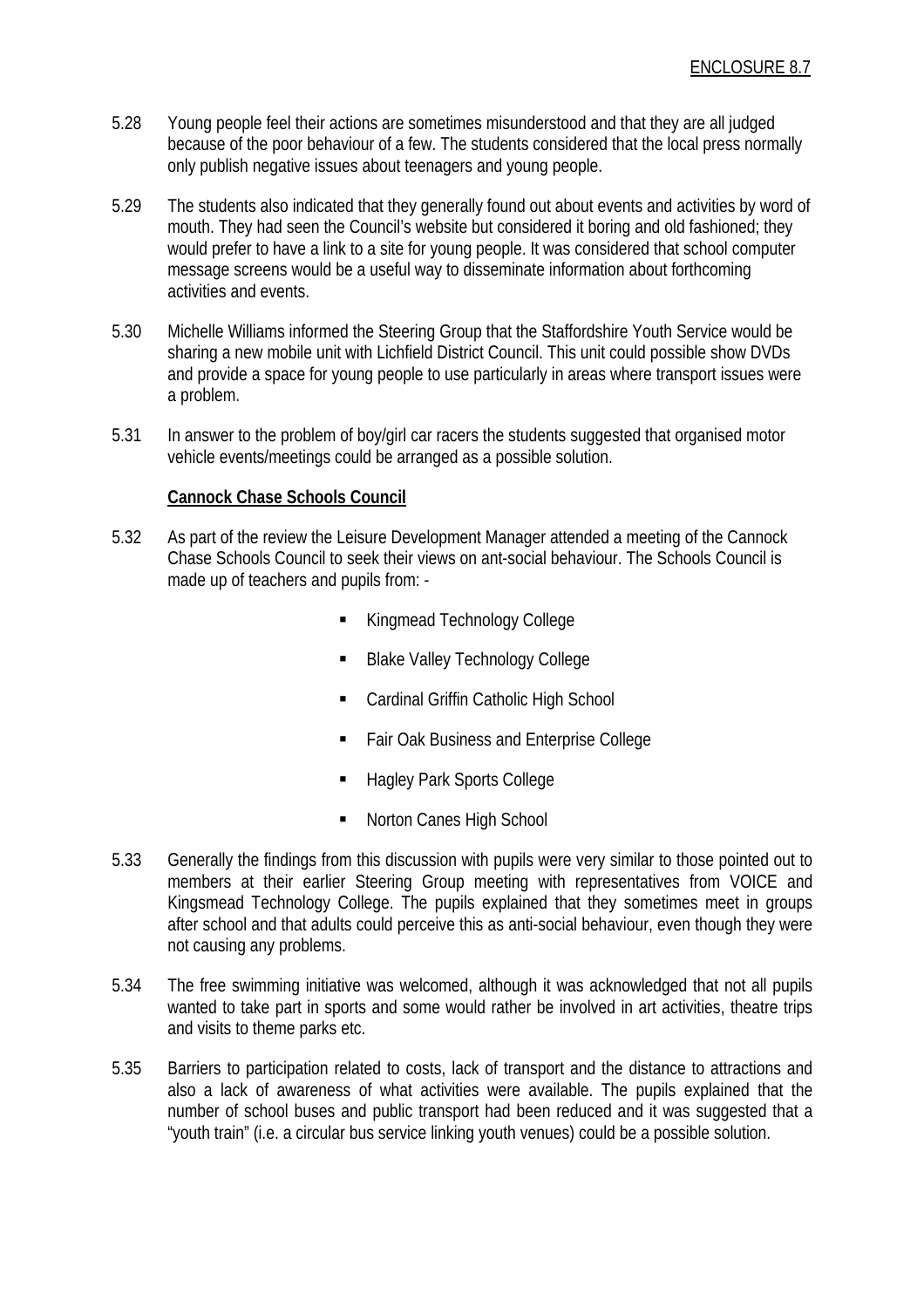- 5.36 Pupils also highlighted that they would prefer to use a "non-institutionalised" building in which they could "chill out", possibly a disused public house, at which non-alcoholic drinks could be available.
- 5.37 The pupils considered the best way to communicate with them was through Facebook, texting, word of mouth, through the schools IT systems and leaflets and posters. They disliked the Council's website considering it to be boring and unimaginative.

### 6 **Stage 3 - Key Findings**

- 6.1 There is little understanding of activities on offer and there is very little accessible evidence available to map existing activities or to map the correlation between those activities and reductions in anti-social behaviour or the levels of crime committed by young people. This was due to lack of evidence and of human and financial resources.
- 6.2 There is, currently, no one place that young people can go to obtain a list of youth facilities or activities in the District. Whilst different departments and organizations/partners held some information there was no comprehensive list covering activities for teenagers.
- 6.3 The Positive Activities for Young People Project is in the process of compiling a County wide database of activities for young people. It is due to be launched in September 2009.
- 6.4 The Council and many other local agencies provide or commission some good activities but there is little evidence of a comprehensive/coordinated area based approach. This approach can result in a duplication of effort and a waste of scarce resources. Anti-social behaviour must be tackled as part of an agency wide response that must also look into other problems such as drug and alcohol abuse.
- 6.5 A general lack of data exists on activities, cost and performance. Agencies' information collection methods are incompatible and "ad hoc" (due to differing priorities), no or little baseline information exists and there is little evidence as to the success of projects and initiatives.
- 6.6 Young people are not always consulted by agencies when they are planning new activities. Simply investing in activities will not solve the problem, as young people will only make use of activities that are age related (relevant), accessible, reliable, unstructured and free or low cost. Young people indicated that they are not always keen on organized activities, preferring an element of spontaneity in their socialising. Consulting young people before deciding on new provision will increase the chance of their long-term involvement and participation.
- 6.7 Cost is a key determinant of accessibility. Charges can be a barrier and either prevent attendance or lead to sporadic attendance to activities and events.
- 6.8 Communication is key to all community engagement and this is true in terms of young people. In discussions with young people it was clear that they are not always aware of all the activities available in their area. It was pointed out that even young people with internet access may not think about looking on the Council's website. It was not considered attractive to them. Communications need to highlight that activities will be smart and fun, rather than that they have educational worth. Word of mouth and schools were considered useful forums for disseminating information, particularly through school web message facilities or alternative web-based communications such as "facebook". Text messages and using internet enabled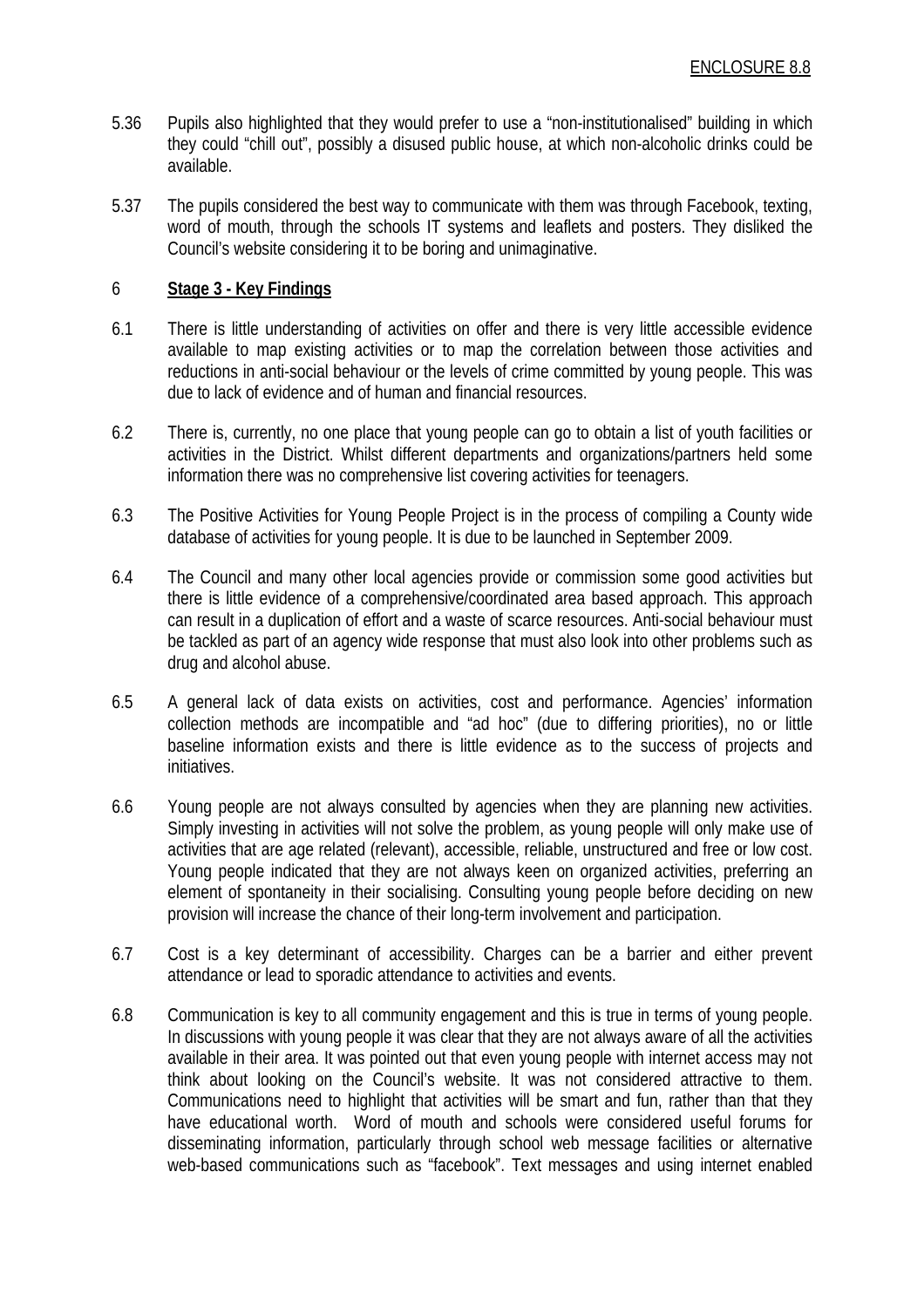telephones was also a popular method of communication. It is important that any web pages are designed in an accessible, attractive and interesting way.

- 6.9 For young people hanging around is a chosen activity with only a small minority thinking it is anti-social. It makes them feel independent and is an opportunity to socialise with friends that is free, unstructured and unsupervised by adults. A "chill out" building was considered the ideal type of venue.
- 6.10 Young people want activities to be available in their local area. Mobile provision such as the Youth Services Vehicle and mobile film companies may provide useful activities for teenagers, particularly if transport is an issue or a barrier to access.
- 6.11 There is uncertainty around funding resulting in little security for projects etc.
- 6.12 The Steering Group at its final meeting considered the key findings and options available in order to determine a number of recommendations for improvement. One of the key issues was how to ensure that any recommendations proposed would be implemented, co-ordinated with partners, monitored and reviewed and a dialogue with young people maintained after the review was completed. The Children's Trust Board (CTB) in its role of improving outcomes for children and young people by bringing services together seemed the ideal vehicle to take any recommendations forward. The Children's Trust Board involves all relevant partners and therefore can address one of the key findings arising out of this review, the need to ensure a co-ordinated and area based approach is adopted in order to provide activities for teenagers and tackle anti-social behaviour.

### 7 **Recommendations**

- 7.1 That the Scrutiny Committee recommends to Cabinet that:
- 7.2 it supports the Positive Activities For Young People Project by ensuring that any services involved with providing facilities or activities for young people submit information to enable the County wide website to be developed.
- 7.3 appropriate resources are made available through the Delivering Change process to enable the Council's PR& Marketing team to work with young people to develop imaginative, accessible and attractive webpage(s) for young people on its own website. This should provide links to the County wide website and other information and advice sites that are of interest to young people.
- 7.3 the Children's Trust Board is requested to:
	- (a) Co-ordinate an area based approach to address the key findings in this report, by:
		- a. engaging with all relevant partners responsible for the delivery of positive activities for teenagers and young people,
		- b. in the medium term and in conjunction with the Crime and Reduction Partnership, explore with partners, the options available and resources required (human and financial) for identifying the correlation between those activities and reductions in anti-social behaviour or the levels of crime committed by young people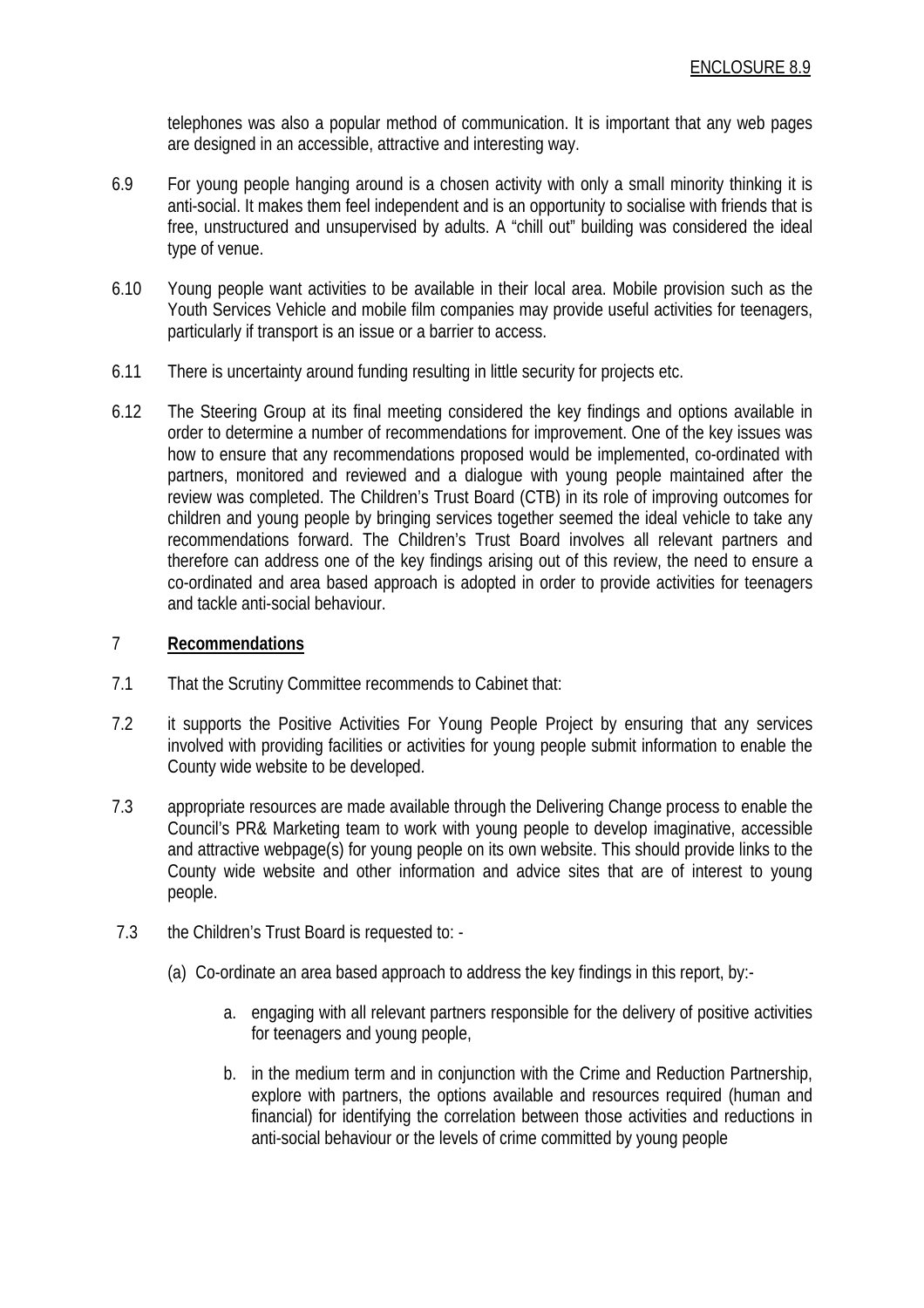- c. developing activities that are accessible, reliable and relevant to young people by consulting with them when planning and designing new activities or events (consideration should also be given to mobile provision and taking activities into local areas)
- d. agreeing with partners a standard approach by which to monitor and evaluate activities so that evidence based judgments (around cost, performance, effectiveness and whether the activities meet the needs and demands of young people) can be made when considering new or repeat activities and projects
- e. establishing with partners and Members adequate funding for projects and schemes so as to provide some certainty and reliability around activities and events designed to reduce anti-social behaviour
- f. developing with partners effective and relevant ways of telling young people about activities and events in their area, including:
	- i. co-ordinating the development of the Positive Activities for Young Peoples web-site
	- ii. exploring the opportunity to use the Schools message pages subject to adequate budgets or funding
	- iii. making more creative use of technology by using Facebook and texting subject to adequate budgets or funding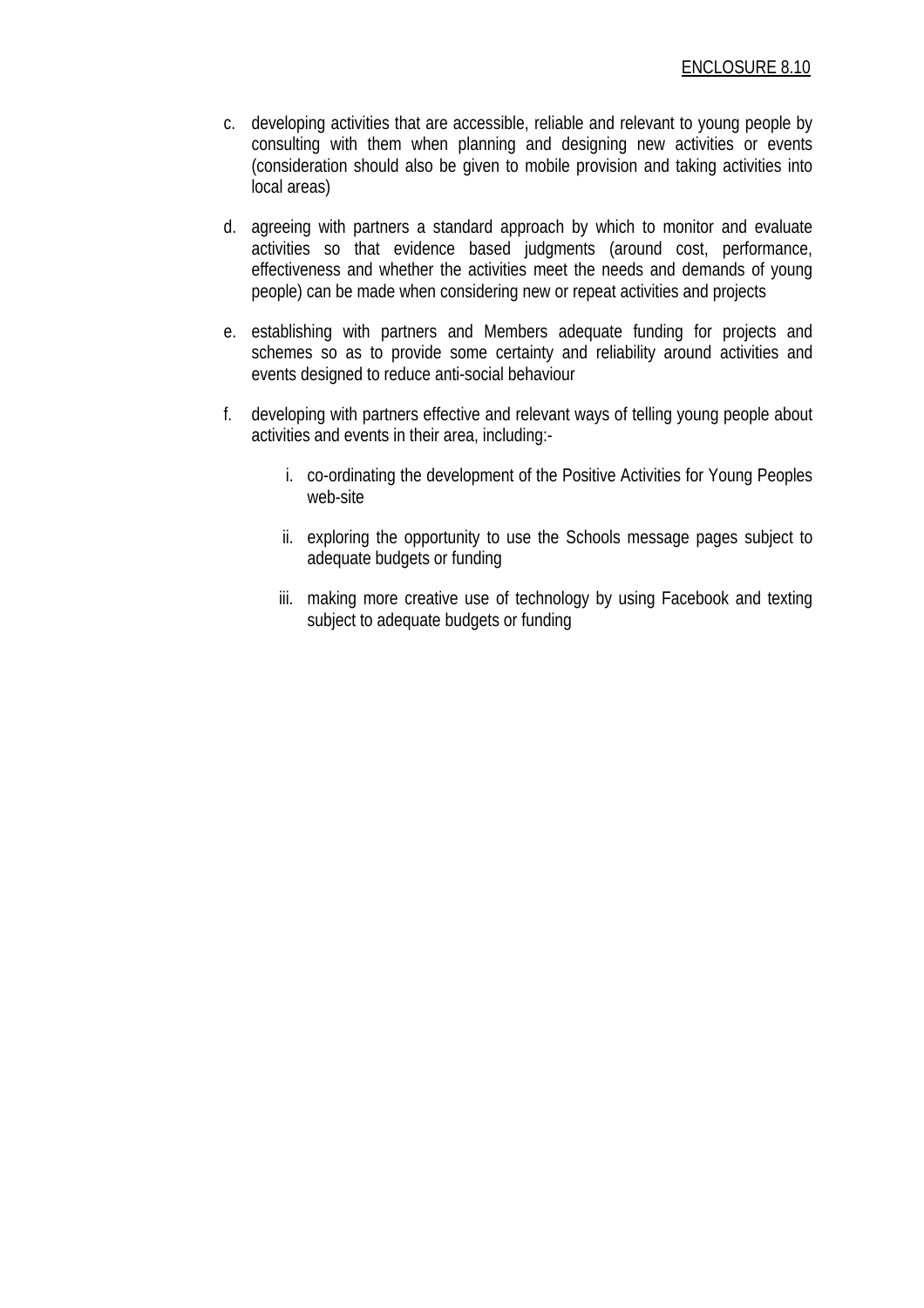## **REPORT INDEX**

| <b>Background</b>                          | Section 1  |
|--------------------------------------------|------------|
| Details of Matters to be Considered        | Section 2  |
| <b>Contribution to CHASE</b>               | Section 3  |
| Section 17 Implications                    | Section 4  |
| <b>Human Rights Act Implications</b>       | Section 5  |
| Data Protection Act Implications           | Section 6  |
| <b>Risk Management Implications</b>        | Section 7  |
| <b>Legal Implications</b>                  | Section 8  |
| <b>Financial Implications</b>              | Section 9  |
| <b>Human Resource Implications</b>         | Section 10 |
| <b>Equality and Diversity Implications</b> | Section 11 |
| <b>Background Papers</b>                   |            |
| <b>Annexes</b>                             |            |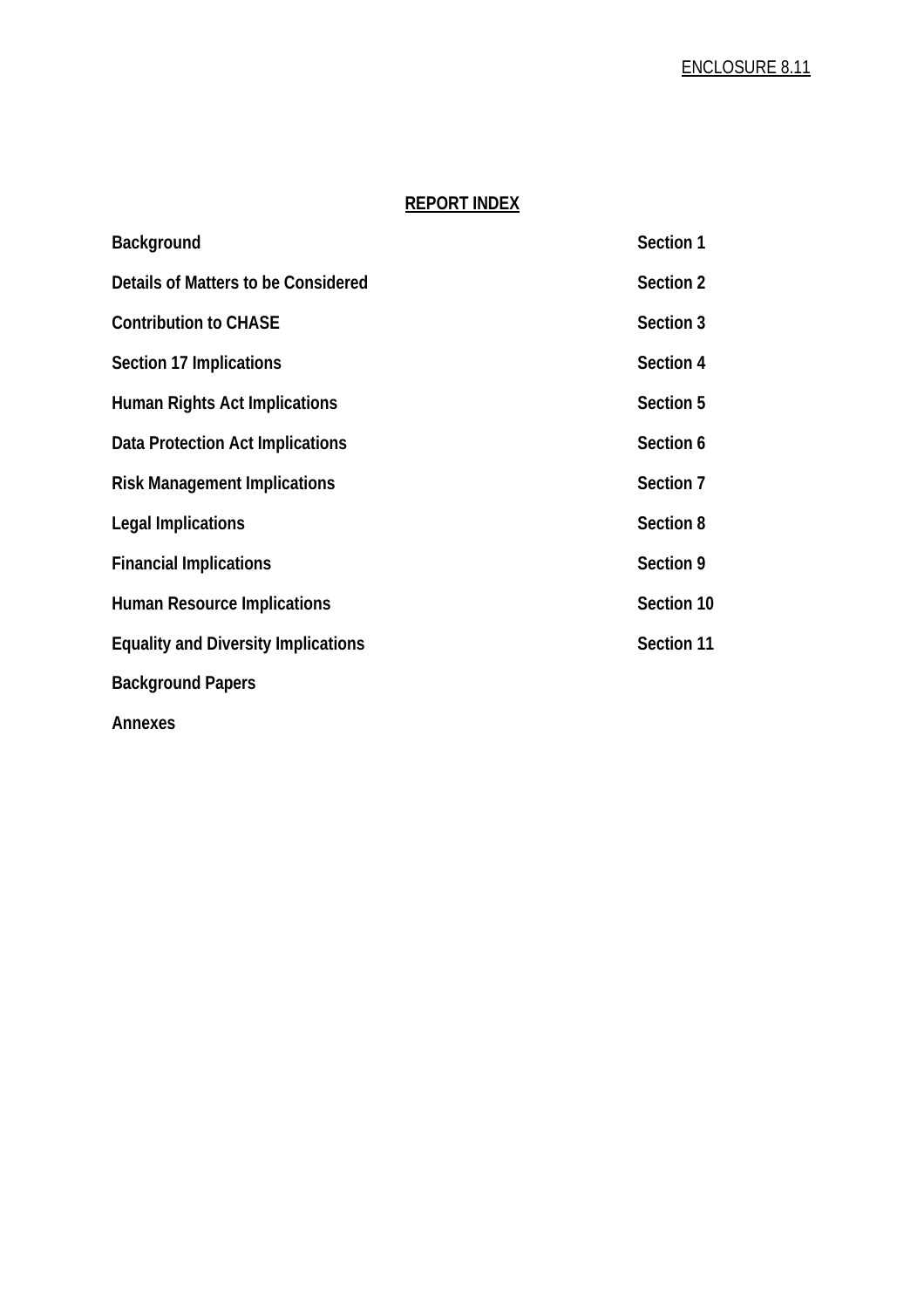# **Section 1**

# **Background**

When considering the work programme for 2008-09 Members of the Scrutiny Committee at their meeting held on 26 June 2008, resolved that an appropriate issue to review would be *"the effectiveness and success of current activities for teenagers in the District in reducing the levels of anti-social behaviour and levels of crime committed by young people"* 

# **Details of Matters to be Considered**

Contained within the main body of this report.

### **Section 3**

**Section 2**

### **Contributions to CHASE**

Providing worthwhile, meaningful and relevant activities for children, young people and teenagers contributes to achieving the Council's priorities particularly around safer and stronger communities and culture, sport and services for children. Positive activities and sport and leisure pursuits can offer young people an alternative to anti-social behaviour as well as encouraging healthier, active and more enriched lifestyles, by increasing self-esteem and self-confidence.

### **Section 17 Implications**

There are no identified implications in respect of Section 17 arising from this report.

# **Section 5**

**Section 6**

**Section 7**

**Section 4**

### **Human Rights Act Implications**

There are no identified implications in respect of the Human Rights Act 1998 arising from this report.

### **Data Protection Act Implications**

There are no identified implications in respect of the Data Protection Act.

### **Risk Management Implications**

There are no identified Risk Management implications directly associated with this report.

### **Section 8**